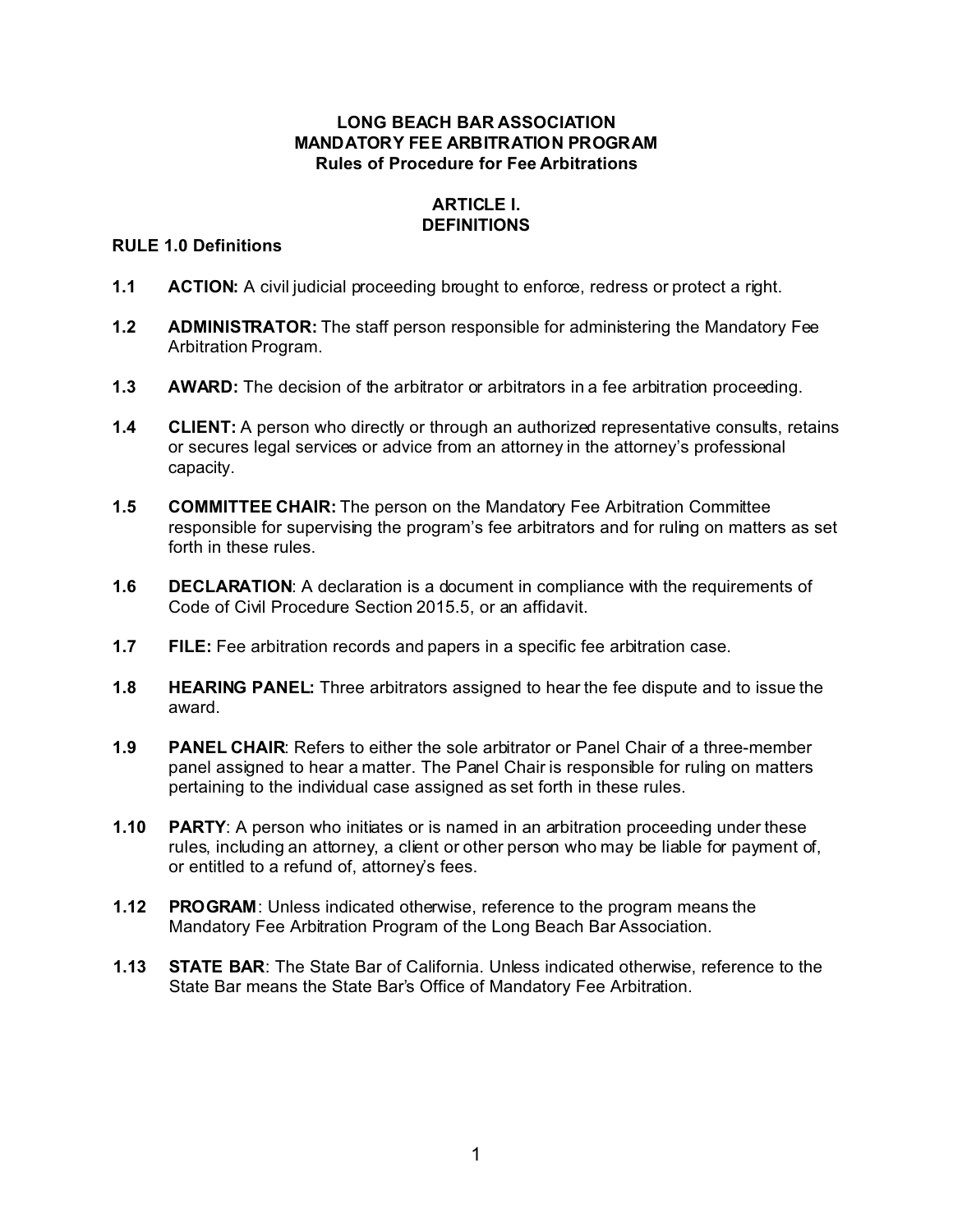# **ARTICLE II. ARBITRATION GENERALLY**

# **RULE 2.0 Arbitration Mandatory for Attorneys**

**2.1** Arbitration under Business and Professions Code sections 6200-6206 is voluntary for a client unless the parties agreed in writing to submit their fee disputes to arbitration, but mandatory for an attorney if commenced by a client.

## **RULE 3.0 Party's Failure to Respond or Participate**

**3.1** In a mandatory fee arbitration, if a party fails to respond to a request for arbitration or refuses to participate, the arbitration will proceed as scheduled and an award will be made on the basis of the evidence presented to the hearing panel. The award may include findings on the subject of a party's failure to appear at the arbitration.

## **RULE 4.0 Disputes Covered**

Disputes concerning fees, costs, or both charged for professional services by an attorney are subject to arbitration under these rules, except for:

- **4.1** disputes where the attorney is only admitted to practice in another jurisdiction, and he or she maintains no office in the State of California, and no material portion of the services was rendered in the State of California,
- **4.2** claims for affirmative relief against the attorney for damages or otherwise based upon alleged malpractice or professional misconduct;
- **4.3** disputes where the fees or costs to be paid by the client or on the client's behalf have been determined or are determinable pursuant to statute or court order;
- **4.4** disputes where the request for arbitration is made by a person who is not liable for or entitled to a refund of attorney's fees or costs,
- **4.5** disputes where the claim has been assigned by the client.

#### **RULE 5.0 Non-Binding and Binding Arbitration**

**5.1** Arbitration is not binding unless all parties agree in writing after the fee dispute arises. Such agreement shall be made prior to the taking of evidence at the hearing. If any party has not agreed in writing to binding arbitration, the arbitration is non-binding and any party may request a trial after arbitration in a civil court pursuant to Business and Professions Code Section 6204 within 30 days after the non-binding arbitration award has been served. If a trial after arbitration is not requested, the non-binding award automatically becomes binding 30 days after it is served. If any party willfully fails to appear at the hearing as provided for under these rules, that party shall not be entitled to a trial after arbitration. The decision as to whether the non-appearance was willful is made by the court.

The party who failed to appear at the hearing shall have the burden of proving that the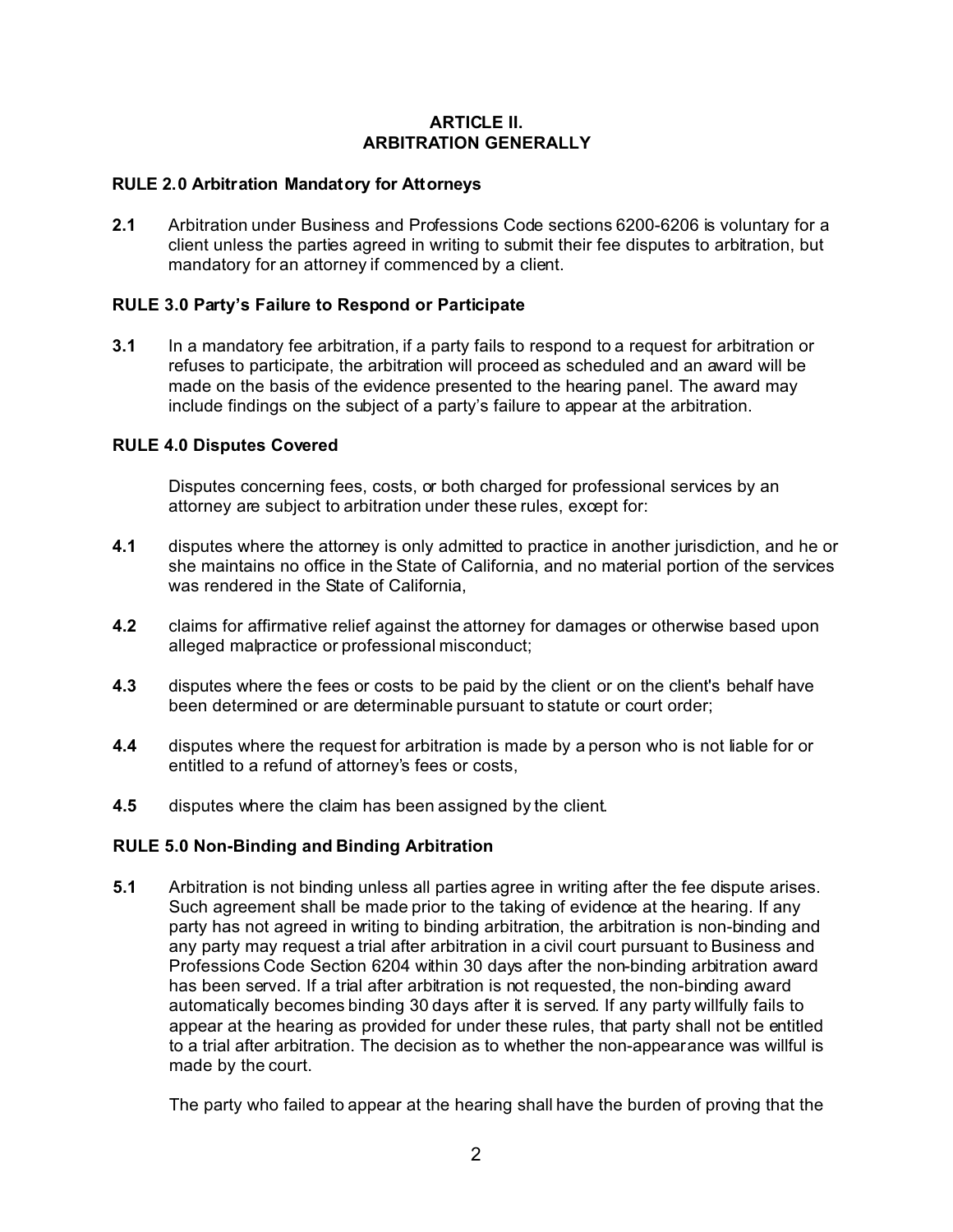failure to appear was not willful. An award may be corrected, vacated or confirmed pursuant to Code of Civil Procedure Section 1285 et seq.

**5.2** If all parties agree in writing, after the fee dispute arises**,** that the arbitration is binding, the award is binding and there can be no trial after arbitration in a civil court on the issue of fees and costs. A binding award may be corrected, vacated or confirmed pursuant to Code of Civil Procedure Section 1285 et seq.

## **Rule 6.0 Withdrawal of Binding Arbitration Election**

- **6.1** If the parties agree in writing, after the fee dispute arises, to binding arbitration, the arbitration shall proceed as binding. The parties may request binding arbitration as provided on the Program forms. In the absence of a written agreement made after the fee dispute arises to submit to binding arbitration, the arbitration shall be non-binding.
- **6.2** A party who has requested binding arbitration may withdraw that request and request a change to non-binding arbitration in writing to the Program and the other parties, so long as the other parties have not already agreed to binding arbitration.
- **6.3** If the party who initially requests arbitration requests that the arbitration be binding, and the respondent party's Reply agrees to binding arbitration but also seeks to materially increase the amount in dispute, then the party who requested arbitration may withdraw his request that the arbitration be binding. Such withdrawal of consent to binding arbitration, by the initiating party, must be communicated in writing to the Program within 10 days of that party's receipt of the Reply.
- **6.4** Except as provided above, if the parties have already agreed to binding arbitration after the dispute arose, the binding election may be changed to non-binding arbitration only by written agreement signed by all parties and sent to the Program.

#### **RULE 7.0 Right to Counsel**

**7.1** All parties, at their expense, may be represented by an attorney.

#### **RULE 8.0 Waiver of Right to Request or Maintain Arbitration**

A client's right to request or maintain arbitration is waived if the client:

- **8.1** answers a complaint in a civil action or files another equivalent response to the civil action before filing a request for arbitration, after the required form entitled "Notice of Client's Right to Arbitration" was given to the client pursuant to Business and Professions Code Section 6201(a),
- **8.2** commences an action or files any pleading seeking judicial resolution of a fee or cost dispute or seeking affirmative relief against the attorney for damages or otherwise based upon alleged malpractice or professional misconduct, or
- **8.3** fails to deliver to the Program a request for arbitration on the approved Program form that is postmarked or received on or before the 30th day from the date of the client's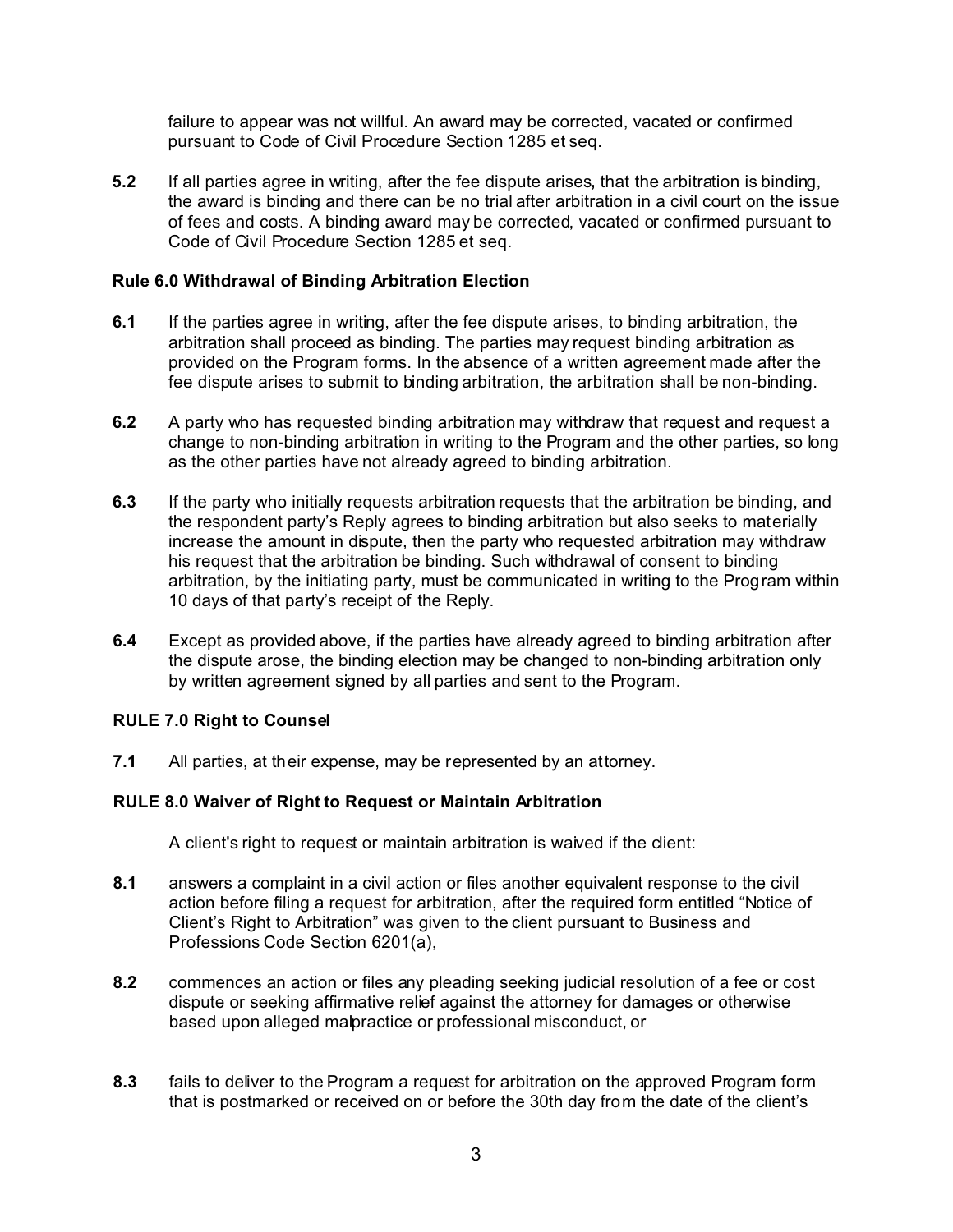receipt of the form entitled "Notice of Client's Right to Arbitration" given pursuant to Business and Professions Code Section 6201, subdivision (a). Should the fee dispute be transferred to a different fee arbitration program after the request for arbitration is filed, the original date of postmark or receipt of the arbitration request will be preserved for purposes of determining whether the request for arbitration was made within the 30 day time period.

# **RULE 9.0 Stay of Proceedings**

**9.1** If an attorney, or the attorney's assignee, commences an action to collect fees or costs in any court, or other proceeding, with limited exceptions including provisional remedies, the court action or other proceeding is automatically stayed upon filing a request for fee arbitration with a fee arbitration program approved by the State Bar. The party who requested fee arbitration has a duty to notify the court of the stay and attach a copy of the arbitration request form. If the person who requested the stay has not appeared in the action or other proceeding, or is not subject to the jurisdiction of the court, the plaintiff must immediately file a notice of stay and attach a copy of the arbitration request form showing that the preceding is stayed. Upon request, the program may provide a copy of the notice of automatic stay to the party.

## **ARTICLE III. PROGRAM**

# **RULE 10.0 Determination of Jurisdiction**

- **10.1** The Program shall reject any request for arbitration when it is clear from the face of the request that the provisions of Business & Professions Code Section 6200 have not been met or the matter is time barred under Business and Professions Code Section 6206. Where the existence of an attorney-client relationship is in dispute, the parties may stipulate to submit the issue for a determination by the Program, which otherwise lacks jurisdiction to determine that issue.
- **10.2** The Committee Chair may request that the parties submit written statements supporting their respective positions on the issue of whether the Program has jurisdiction over their fee dispute or whether the dispute is time barred. For good cause, the Committee Chair may assign the matter to a hearing panel to take evidence and make a determination of whether jurisdiction should be accepted.
- **10.3** Within 15 days from service of notice of a ruling on a challenge to jurisdiction, a party may file a written request for reconsideration based on new evidence. The Committee Chair shall rule on the request for reconsideration.
- **10.4** There is no appeal of the Committee Chair's decision following reconsideration. Any ruling on reconsideration by the Committee Chair is final.
- **10.5** If the parties consent in writing to submit to such jurisdiction, the Program may assume jurisdiction over a matter even if the Program does not have original jurisdiction.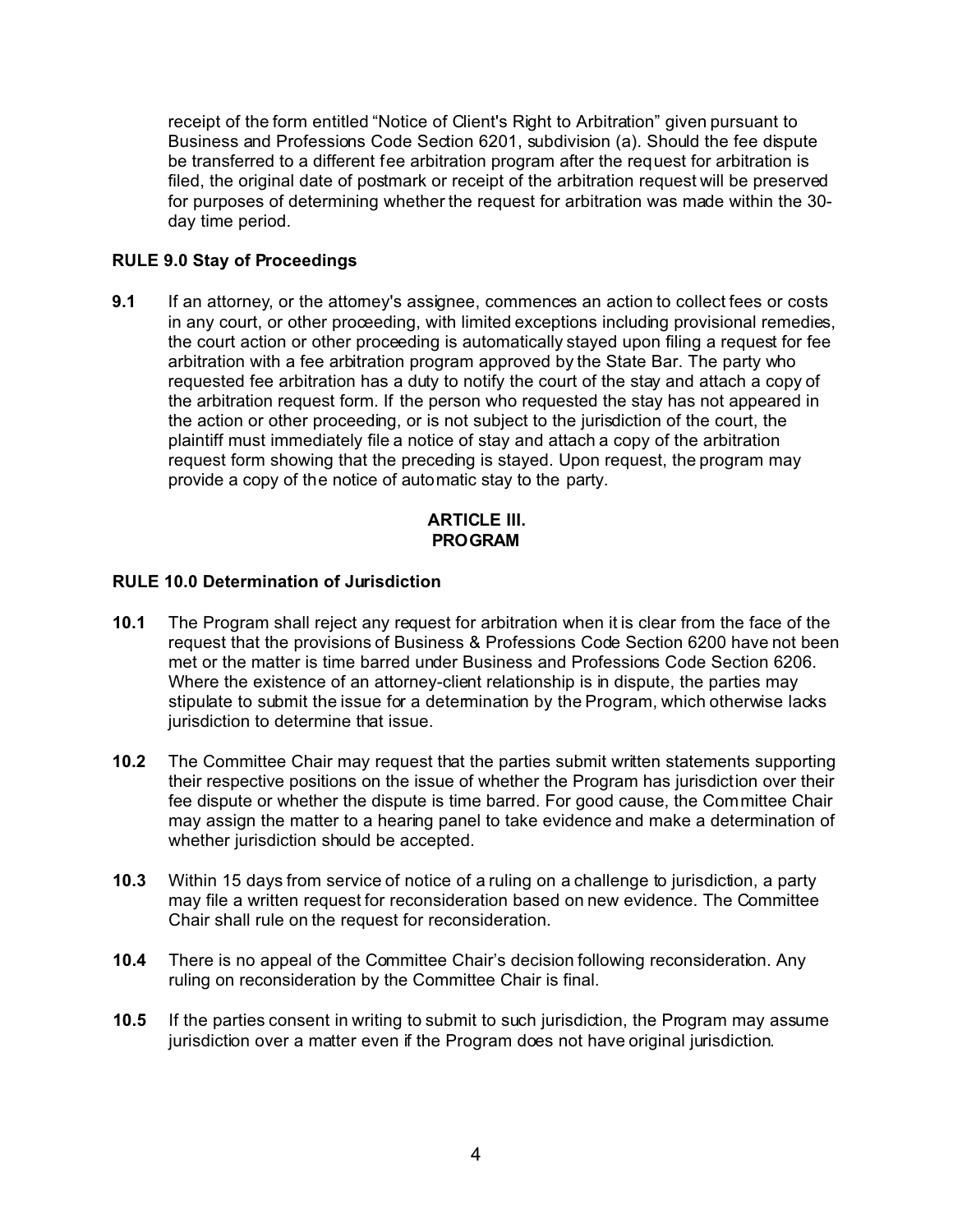# **RULE 11.0 Jurisdiction of the Program**

The Program shall have jurisdiction over a fee dispute:

11.1 The Program shall have jurisdiction over a fee dispute if a substantial portion of the services were performed in Los Angeles County, where the Program is located, or at least one of the attorneys involved in the dispute has an office in Los Angeles County, or maintained an office in Los Angeles County at the times the services were rendered, or where the majority of legal services were provided.

11.2 In the event of a dispute between the parties as to which program should hear the matter, the program where the arbitration request was first filed shall determine that the arbitration will be conducted in the county where "the majority of legal services were provided," and such ruling is final and not appealable to the State Bar. Should the fee dispute transfer to a different fee arbitration program after the request for arbitration is filed, the original date of postmark or receipt of the arbitration request will be preserved for purposes of determining whether jurisdiction exists.

# **RULE 12.0 Removal to the State Bar of California**

- **12.1** If a request for arbitration has been filed with the Program and a party to the arbitration requests removal to the State Bar program,
	- a) the parties seeking removal from the program must submit a declaration signed under penalty of perjury asserting the factual basis for the removal. That party need not submit an additional filing fee to the State Bar until there is been a final ruling by the State Bar's Presiding Arbitrator granting removal to the State Bar.
	- b) the State Bar shall serve the request for removal and supporting declaration on the other parties and the Program. Any written responses must be received by the State Bar within 15 days of service of the request for removal and declaration for consideration by the State Bar's Presiding Arbitrator.
	- c) the party seeking removal must provide all additional information requested by the State Bar within the time limits set by the State Bar.
	- d) a request for removal to the State Bar will be decided by the State Bar's Presiding Arbitrator under the applicable rules of procedure of the State Bar. Upon service of an order granting a request for removal, the party who paid the filing fee to the Program shall receive a refund of the filing fee from the Program.
- **12.2** The State Bar's Presiding Arbitrator shall deny a request for removal if he or she determines that:
	- a) the other parties to the arbitration or the Program itself would be prejudiced by removal and such prejudice outweighs the allegations by the party seeking removal that a fair hearing through the Program cannot be obtained, or
	- b) the conduct of the party seeking removal during the course of the arbitration proceedings before the Program is clearly inconsistent with a bona fide belief by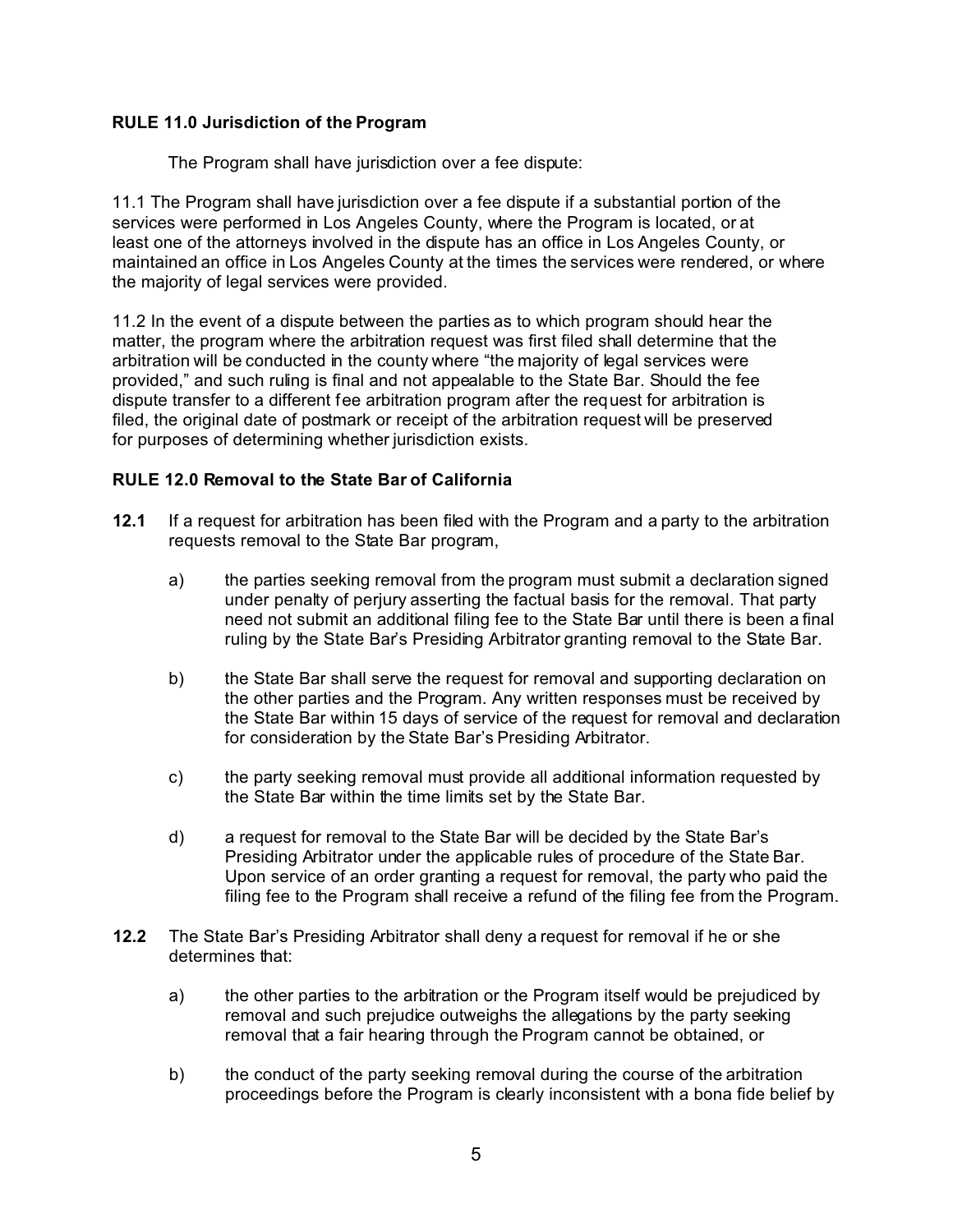that party that he or she cannot obtain a fair hearing in the Program, or

c) the party seeking removal has waived any claim that the party cannot obtain a fair hearing before the Program.

# **RULE 13.0 Effect of Failure to Adhere to Time Requirements**

**13.1** The Program shall not lose jurisdiction, no arbitrator shall be dismissed, and no award shall be invalidated or modified in any way, solely because of the Program's or the hearing panel's failure to comply with time requirements as set forth in these rules.

### **ARTICLE IV. INITIATION OF ARBITRATION PROCEEDING**

#### **RULE 14.0 Request For Arbitration**

- **14.1** Arbitration may be initiated by a client, an attorney or a third-party entitled to request mandatory fee arbitration,
- **14.2** An arbitration is initiated by filing a written "Request For Arbitration" with the Program on the approved Program form and paying the appropriate filing fee as established by the Program. Service of the request on the other party with whom there is a fee dispute named on the request form shall be made by the Program.
- **14.3** At the time of service of a request on an attorney, the Program shall serve with it a copy of the approved "Notice of Attorney Responsibility" form.
- **14.4** the party requesting arbitration may amend the request up to 15 days after mailing it to the Program, unless you request for clarification is made by the Program. Thereafter, it may be amended only with the approval of the Committee Chair or by the Panel Chair, if a notice of assignment of the hearing panel has been served on the parties.
- **14.5** The request for arbitration may be made by:
	- a) a person who is not the client but who may be liable for or entitled to a refund of attorney's fees or costs ("non-client."), or
	- b) the attorney claiming entitlement to fees against a non-client.

A fee arbitration between an attorney and a non–client is not intended to abrogate the requirement that the attorney exercise independence professional judgment on behalf of the client, or the protection of the client's confidences and secrets. Absent the client's written consent to disclosure of confidential information, a fee arbitration with a nonclient is not intended to abrogate the attorneys duty to maintain client confidences and secrets, unless such disclosure is otherwise permitted by law.

Absent the client's signature on the request for arbitration, when an arbitration with a non-client is initiated, the program will give notice of the request to the client by first class mail at the client's last known address.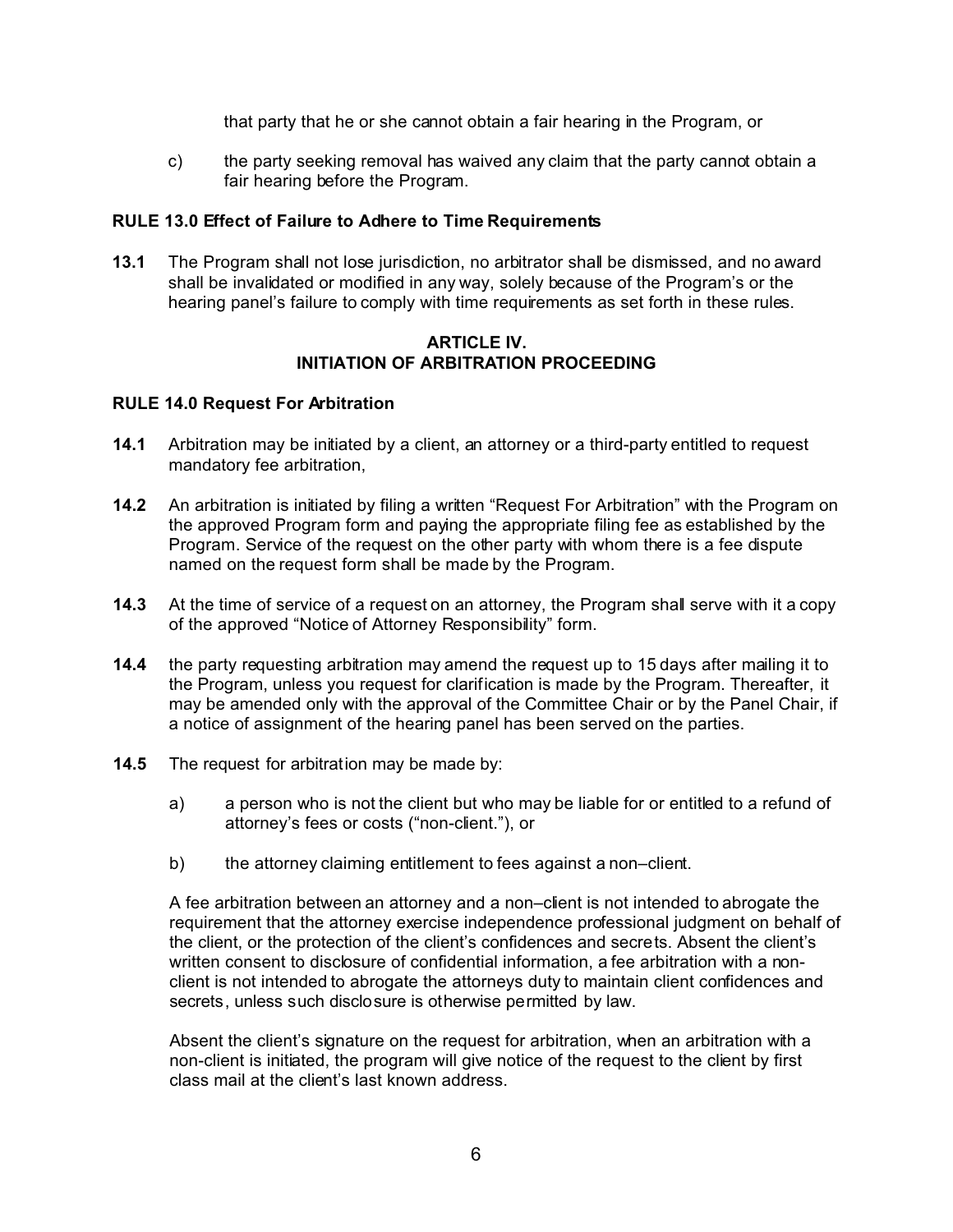# **RULE 15.0 Filing Fee**

- **15.1** The party requesting fee arbitration shall pay a filing fee with the request form. The arbitrator may, at his or her discretion, allocate the entire amount of the filing fee, or a portion thereof, to one or more of the parties. Such allocation shall be stated in the Award.
- **15.2** The joining of additional parties as petitioner or respondent shall not increase the filing fee.
- **15.3** The filing fee shall be:
	- a) for amounts in dispute up to  $$10,000 $50.00$  administrative fee plus 4% of the amount in dispute,
	- b) for amounts in dispute between \$10,001 and \$20,000 \$50.00 administrative fee plus 5% of the amount in dispute,
	- c) for amounts in dispute of  $$20,001$  or more  $-$  \$50.00 administrative fee plus 6% of the amount in dispute.

The maximum fee shall not exceed \$5,000.00 including the administrative fee.

## **RULE 16.0 Request for Filing Fee Waiver**

- **16.1** Any person seeking arbitration may file with the Program an application for a filing fee waiver on the approved form. A person seeking waiver of the filing fee, who may be liable for or entitled to a refund of attorney's fees, may be required to submit supporting documents regarding his or her own financial status to the Program to support the application for a filing fee waiver. If a non–client party subsequently notifies the program that he or she is no longer interested in the outcome of the arbitration, the arbitration will proceed based on the client's supporting documents alone.
- **16.2** For good cause shown, the Committee Chair may grant or deny the filing fee waiver or reduce the fee. The decision of the Committee Chair shall be final.
- **16.3** The financial statement filed in support of a request for a fee waiver shall not be disclosed by the Program to any other party.

#### **RULE 17.0 Response to Request for Arbitration**

- **17.1** The respondent party's reply to a Request for Arbitration, together with any response respecting the issue of the attorney's responsibility for any award that refunds fees or costs or both to a party, shall be submitted to the Program on its approved form within 30 days of the service of the request, unless an extension of time to reply is obtained from the Program.
- **17.2** If the attorney seeks arbitration, and there is no written agreement between the parties that fee disputes be submitted to fee arbitration, arbitration shall proceed only if the client consents in writing on the approved form within 30 days of service of the request, unless the attorney is seeking removal from the Program under rule 10.2 of an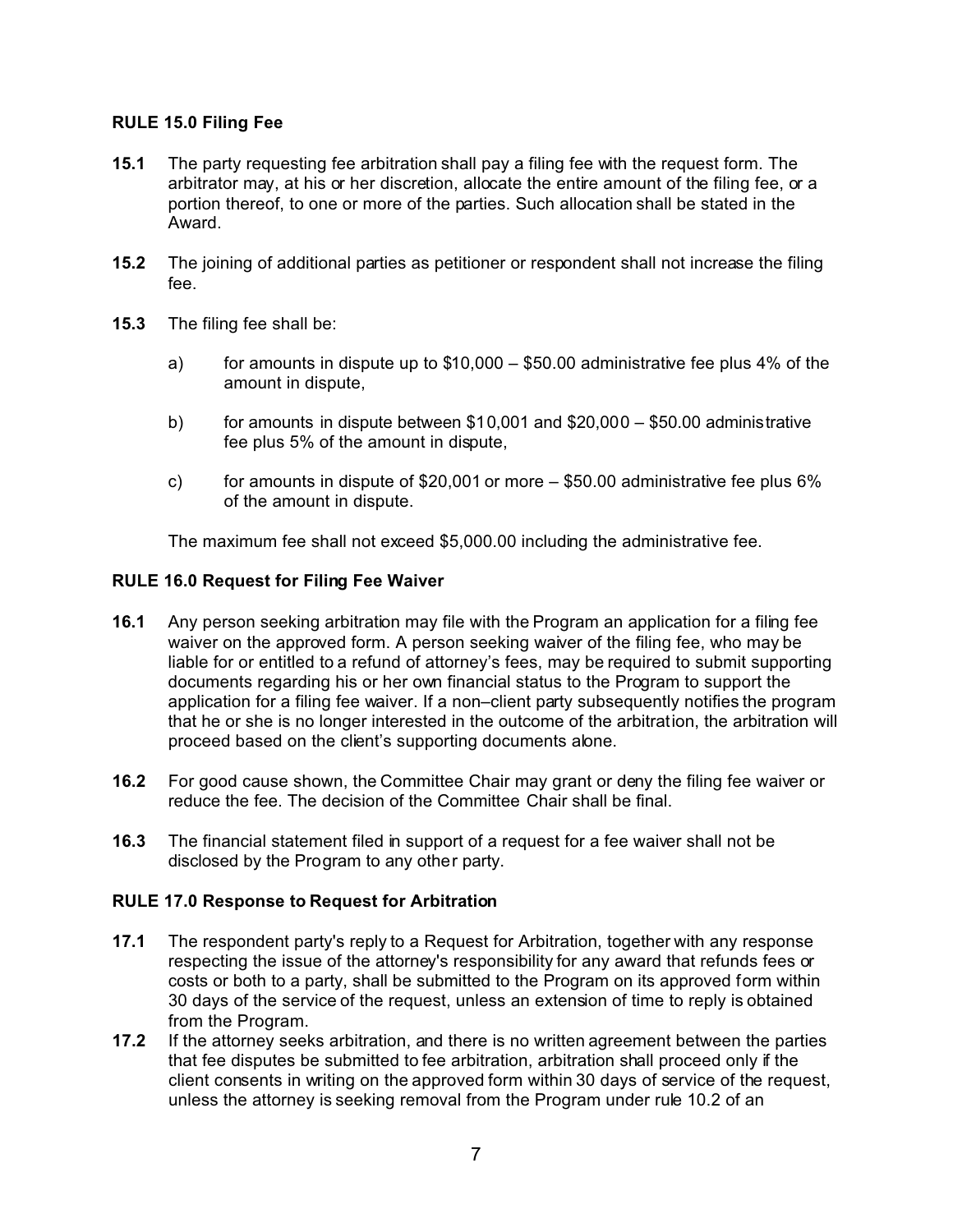arbitration in which the client has already requested arbitration or has consented to an attorney's request for arbitration.

## **RULE 18.0 Requests and Responses to Requests for Arbitration**

- **18.1** Parties filing or responding to a Request for Arbitration shall file one original and three copies of all forms and supporting documentation with the Program. Copies of materials filed with the Program will be forwarded to the other party, to the arbitrator assigned to hear the arbitration and to the Committee Chair. The original Request shall be maintained by the Program administrator.
- **18.2** In arbitrations where the amount in dispute is \$10,000 or more, the parties filing or responding to a Request for Arbitration shall file one original and six copies of all forms and supporting documentation with the Program.

## **RULE 19.0 Settlement of Disputes; Withdrawal from Arbitration; Refund Schedule**

- **19.1** Upon confirmation by the parties, the arbitrator, or the hearing panel, if one has been assigned, that the dispute has been settled in a writing signed by all parties, the arbitration shall be dismissed by the Program if no hearing panel has been assigned, or by the panel chair if a notice of assignment of a hearing panel has been served on the parties.
- **19.2** If any party wishes to withdraw from a binding arbitration which has not been settled, all other parties must agree to the arbitration being withdrawn.
- **19.3** If there is a written agreement between the parties requiring arbitration. A fee dispute through the Mandatory Fee Arbitration Program, all other parties must consent before the arbitration is dismissed.
- **19.4** If the arbitration has been requested by the attorney, the arbitration may only be dismissed with the agreement of the other parties.
- **19.5** If the arbitration is settled or dismissed based on withdrawal before the arbitrator or arbitration panel has been assigned, 75 percent of the filing fee shall be refunded, exclusive of the administrative fee which is not refundable, to the party who paid it.

After the arbitrator or arbitrator panel hearing panel has been assigned and no less than 15 days before the hearing, 25 percent shall be refunded, exclusive of the administrative fee which is not refundable, to the party who paid it.

Thereafter there shall be no refund of filing fees.

**19.6** If the parties settle the fee dispute and wish to obtain a stipulated award incorporating the terms of a written settlement agreement, the committee Chair, if no hearing panel has been assigned, or the panel chair, if a hearing panel has been assigned, may issue a stipulated award incorporating by reference the parties' written settlement agreement.

The Program will serve the stipulated award in the same manner as it would serve an arbitration award.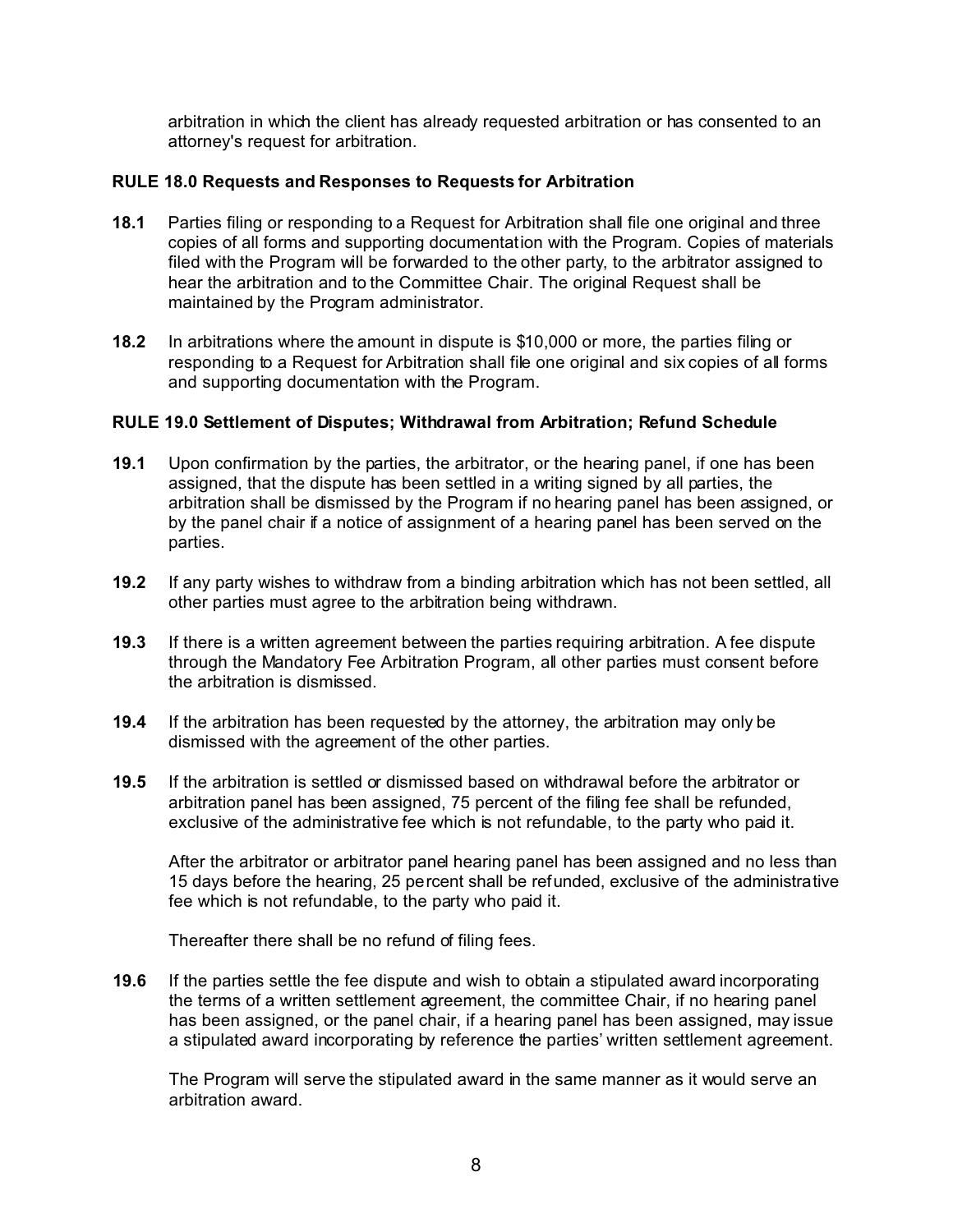### **RULE 20.0 Consolidations**

**20.1** A party may request in writing that two or more arbitrations be consolidated for hearing. The Program will serve the other parties with a copy of the request. A written reply may be filed with the Program within 15 days of service of the request for consolidation. The Committee Chair shall rule on all written requests to consolidate. The decision of the Committee Chair shall be final. Consolidation will not result in a refund of filing fees paid or reduction of filing fees owed to the Program.

## **ARTICLE V. PANELS**

# **RULE 21.0 Appointment of Panel**

- **21.1** For each dispute, the Program shall assign an arbitrator or a hearing panel from its roster. If the amount in dispute is \$15,000.00 or more, a hearing panel shall be assigned, consisting of two attorney arbitrators and a third arbitrator who shall be a nonlawyer lay person. An attorney arbitrator shall be designated as Panel Chair. The parties may agree, in writing, to have the matter heard by a single attorney arbitrator.
- **21.2** Upon the client's request, the Program shall assign a sole arbitrator or, in the case of a three person panel, one of the attorney arbitrators, whose predominant area of practice is either civil or criminal law. Any such designation made by the client shall be of an arbitrator who practices in the same area of law as was involved in the matter for which the attorney was retained by the client. Any such request made pursuant to Business and Professions Code Section 6200, subdivision (e) must be submitted by the client at the time the written "Request for Arbitration" on the approved form is submitted to the Program.
- **21.3** If a fee dispute involves \$1,000.00 or less, the arbitration shall be decided by the Committee Chair or designee without a hearing. Each party shall submit all supporting documents and a complete written statement of the reasons for the dispute, a response, or both, under penalty of perjury. The parties have 30 days from the service by the program of the reply to the arbitration request, which will be reflected in a proof of service, to make these submissions.

The record shall thereafter be forwarded to the Committee Chair or designee for action, who may require either or both parties to submit additional information within 30 days.

If the amount in controversy is greater than \$1,000.00, the parties shall be entitled to a hearing. Any party may appear at the hearing either in person, or telephonically providing telephonic arrangements can be arranged. The parties shall be informed of this rule at the time of the Program's service of a completed arbitration request form.

**21.4** Any vacancy of an arbitrator, by way of disqualification or inability to serve, may be filled by the Program. In no event shall the arbitration proceed with only two arbitrators.

# **RULE 22.0 Notice of Appointment of Panel**

**22.1** A notice identifying the arbitrator(s) who will hear the dispute shall be served on the parties within 60 days of the date on which the reply to the arbitration request is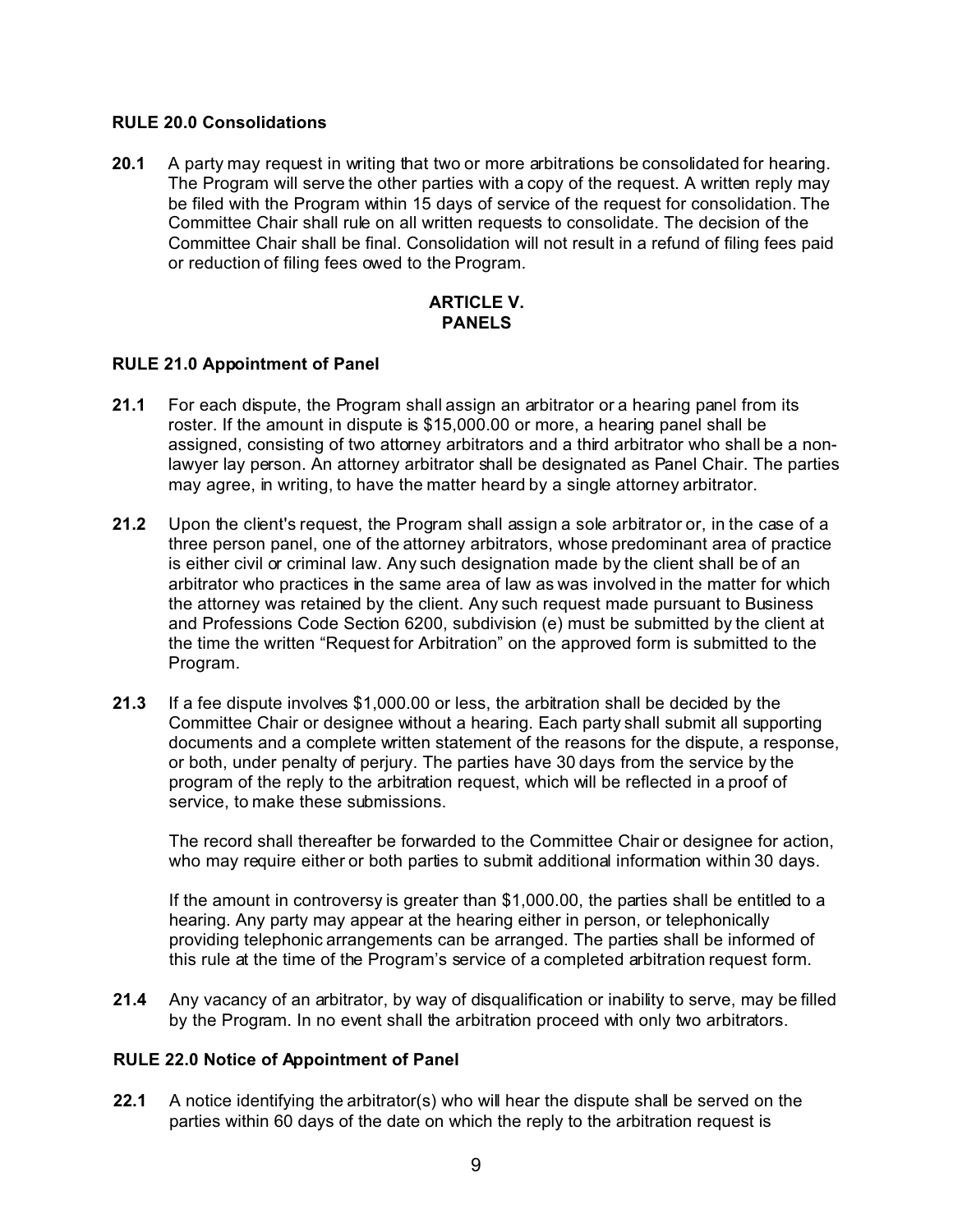received, or as soon thereafter as reasonably possible. If no reply is received, the notice of appointment of assignment of the arbitrator, or panel, shall be served within 60 days of the date on which the time to file the response expired, or as soon thereafter as is reasonably possible.

# **RULE 23.0 Challenges - Disqualification of Arbitrator(s)**

**23.1** Each party may disqualify one arbitrator without cause and shall have unlimited challenges for cause. Any disqualification without cause of an arbitrator shall be ineffective unless made in writing and served on the Program within 10 days of the service of a notice of assignment of panel or substitute arbitrator(s) if there is a disqualification or successful challenge. Arbitrators who believe that they cannot render a fair and impartial decision or that there is an appearance that they cannot render a fair and impartial decision, shall disqualify themselves. If a party challenges an arbitrator for cause, and the arbitrator does not agree to be disqualified, the challenge shall be decided by the Committee Chair.

# **RULE 24.0 Discharge of Arbitrator or Panel**

**24.1** The Committee Chair shall have the authority to discharge an arbitrator or panel of arbitrators from further proceedings on a matter whenever the Committee Chair, in his or her sole discretion, determines that there has been an unreasonable delay in performing duties under these rules, or for other good cause shown.

## **RULE 25.0 Prohibited Contacts with Arbitrators**

- **25.1** A party or an attorney or representative acting for a party shall not directly or indirectly communicate with an arbitrator regarding a matter pending before such arbitrator, except:
	- a) at scheduled hearings, or
	- b) in writing with a copy to all other parties, or their respective counsel, if any, and the Program, or
	- c) for the sole purpose of scheduling a hearing date or other administrative procedures with notice of same to the other parties, or
	- d) for the purpose of obtaining the issuance of a subpoena as set forth in these rules, or
	- e) in an emergency.

# **ARTICLE VI. THE HEARING**

#### **RULE 26.0 Confidentiality**

**26.1** All hearings shall be closed to the public. However, in the discretion of the arbitrator or hearing panel and in the absence of any objections by the parties, witnesses may be present during the hearing.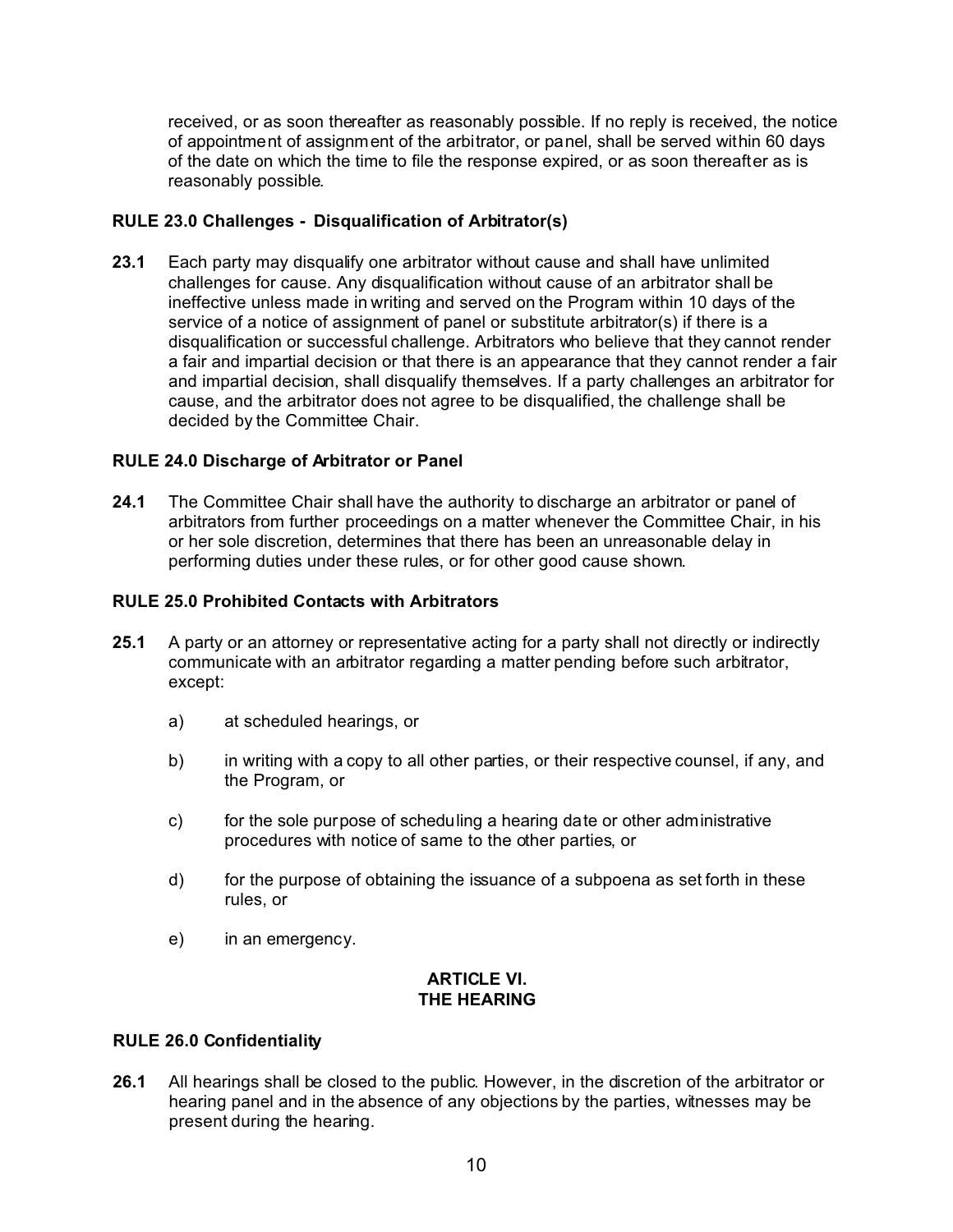- **26.2** The arbitrator or hearing panel, upon request of the client, shall permit the client to be accompanied by another person and may also permit additional persons to attend. Any such person shall be subject to the confidentiality of the arbitration proceedings.
- **26.3** The arbitration award is public, but the arbitration case file, including the request, reply, exhibits and transcripts, remains confidential.

## **RULE 27.0 Waiver of Personal Appearance**

- **27.1** Upon advance approval of the Panel Chair, any party may waive personal appearance and submit to the hearing panel testimony and exhibits by written declaration under penalty of perjury.
- **27.2** Any party unable to attend a hearing may designate a lawyer or non-lawyer representative.
- **27.3** Any party may request to appear by telephone, if telephonic arrangements can be made, subject to the advance approval of the Panel Chair and served on all parties at least days prior to the hearing.
- **27.4** A request for waiver of appearance or designation of a representative and the submission of testimony by written declaration or request for telephonic appearance pursuant to this rule shall be filed with the Panel Chair at least 10 days prior to the hearing.

## **RULE 28.0 Death or Incompetence of a Party**

**28.1** In the event of death or incompetence of a party, the personal representative of the deceased party, guardian or conservator of the incompetent party may be substituted.

# **RULE 29.0 Discovery**

**29.1** No discovery is allowable except as specifically set forth in these rules.

# **RULE 30.0 Subpoenas**

**30.1** The Committee Chair arbitrator or Panel Chair arbitrator may issue subpoenas and/or subpoenas duces tecum at the request of a party. The party requesting the subpoena shall provide a written statement in support of the request for the issuance of the subpoena or subpoenas to the assigned arbitrator or Panel Chair. The Committee Chair, arbitrator or Panel Chair arbitrator shall then decide whether the subpoena should be issued. The requesting party shall be responsible for service of the subpoena. The party requesting a subpoena shall also be responsible for any witness fees and costs of service of the subpoena.

# **RULE 31.0 Commencement of Hearing - Notice and Attendance**

**31.1** The hearing shall commence within 45 days for a single arbitrator panel or 90 days for a three-member panel, after the date of service of the "Notice of Assignment of Panel." A disqualification or allowed challenge of an assigned arbitrator will result in a 15 day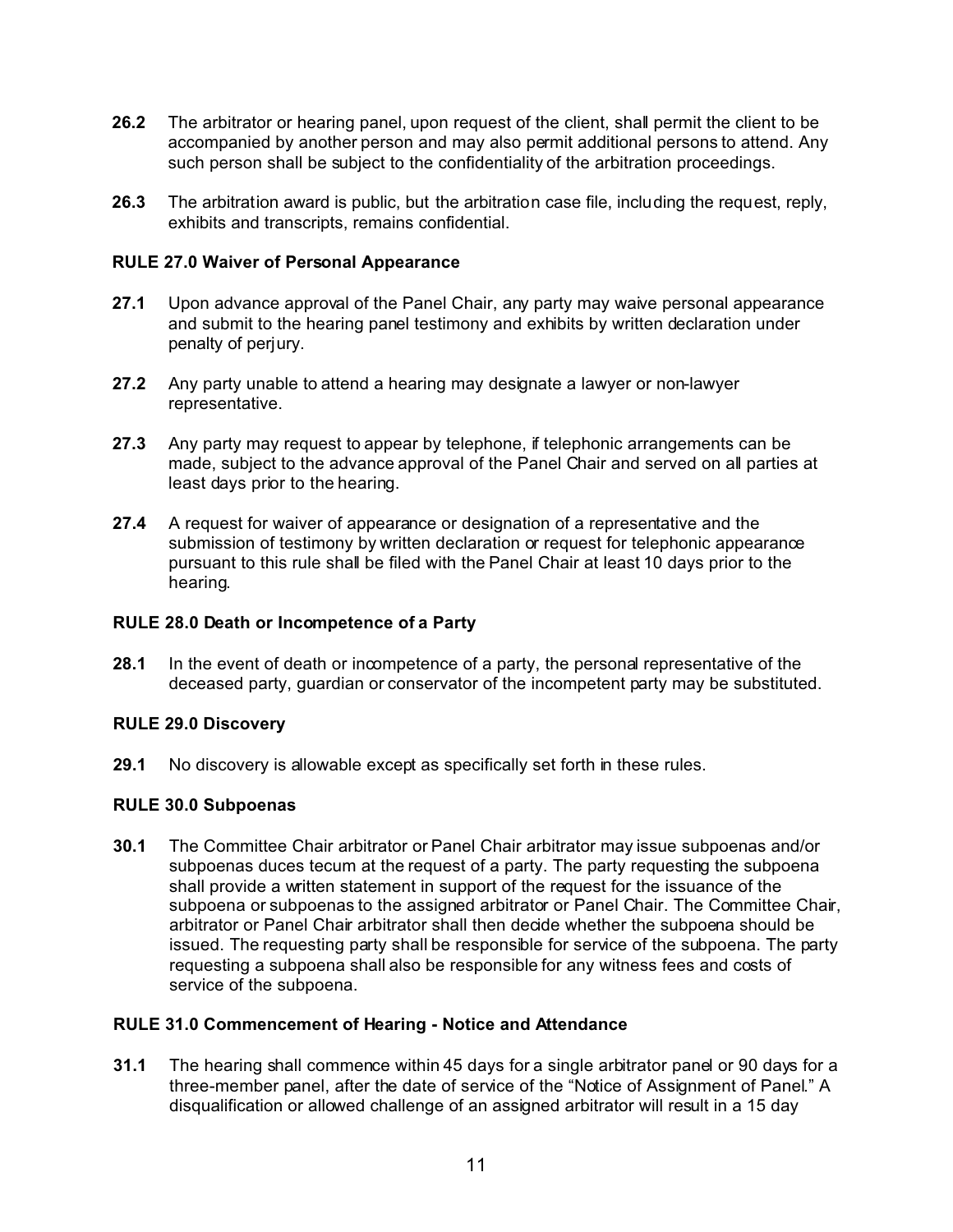extension from the date of the assignment of replacement arbitrator(s). Upon stipulation or application to the arbitrator or Panel Chair, the matter may be continued for good cause shown except that a continuance for 30 days or more, in which case is a continuance must be approved by the Committee Chair.

- **31.2** The panel shall serve written notice of hearing on each party at the address in the "Notice of Assignment of Panel" and the Program within 15 days of its assignment and at least 15 days prior to the hearing date. Appearance by a party at a scheduled hearing shall constitute waiver by said party of any deficiency with respect to the giving of "Notice of Hearing." Notwithstanding the failure of either party to attend, the hearing shall proceed as scheduled and a decision be made on the basis of evidence submitted.
- **31.3** An award shall not be made against a party solely because of the party's absence. The panel shall require the party who is present to submit such evidence as may be required to support the making of an award.
- **31.4** An award may be made in favor of a party who is absent if the evidence so warrants. If neither party appears and the Panel Chair has not approved a waiver of personal appearance, the panel may terminate the arbitration by making an award that neither party is entitled to any relief.
- **31.5** If one of the panel members fails to appear, upon written stipulation of the parties, the hearing may proceed with the Panel Chair acting as the sole arbitrator. Under no circumstances will the hearing proceed with two arbitrators or with one lay arbitrator.
- **31.6** If all parties so stipulate, the sole arbitrator or hearing panel shall decide all matters without a hearing based upon the Petition, Reply and any other written materials provided by the parties. All such written materials shall be filed with the hearing panel and served on all other parties.

# **RULE 32.0. Stipulations Encouraged**

**32.1** Agreements between the parties respecting any issues are encouraged. The Program anticipates and expects the voluntary exchange of documents prior to the hearing.

# **RULE 33.0. Oaths**

**33.1** All testimony may be given under oath or affirmation administered by the sole arbitrator or Panel Chair. All testimony shall be given under oath at the request of any party.

# **RULE 34.0 Evidence**

**34.1** Any relevant evidence shall be admitted if it is the sort of evidence upon which responsible persons are accustomed to rely in the conduct of serious affairs, regardless of the existence of any common law or statutory rule to the contrary.

#### **RULE 35.0 Clarification of Issues and Exchange of Documents**

**35.1** The Panel Chair may require that the parties clarify the issues, submit additional documentation, and exchange documents in advance of the hearing. The Hearing Panel may, in its discretion, decline to admit into evidence documents that were required to be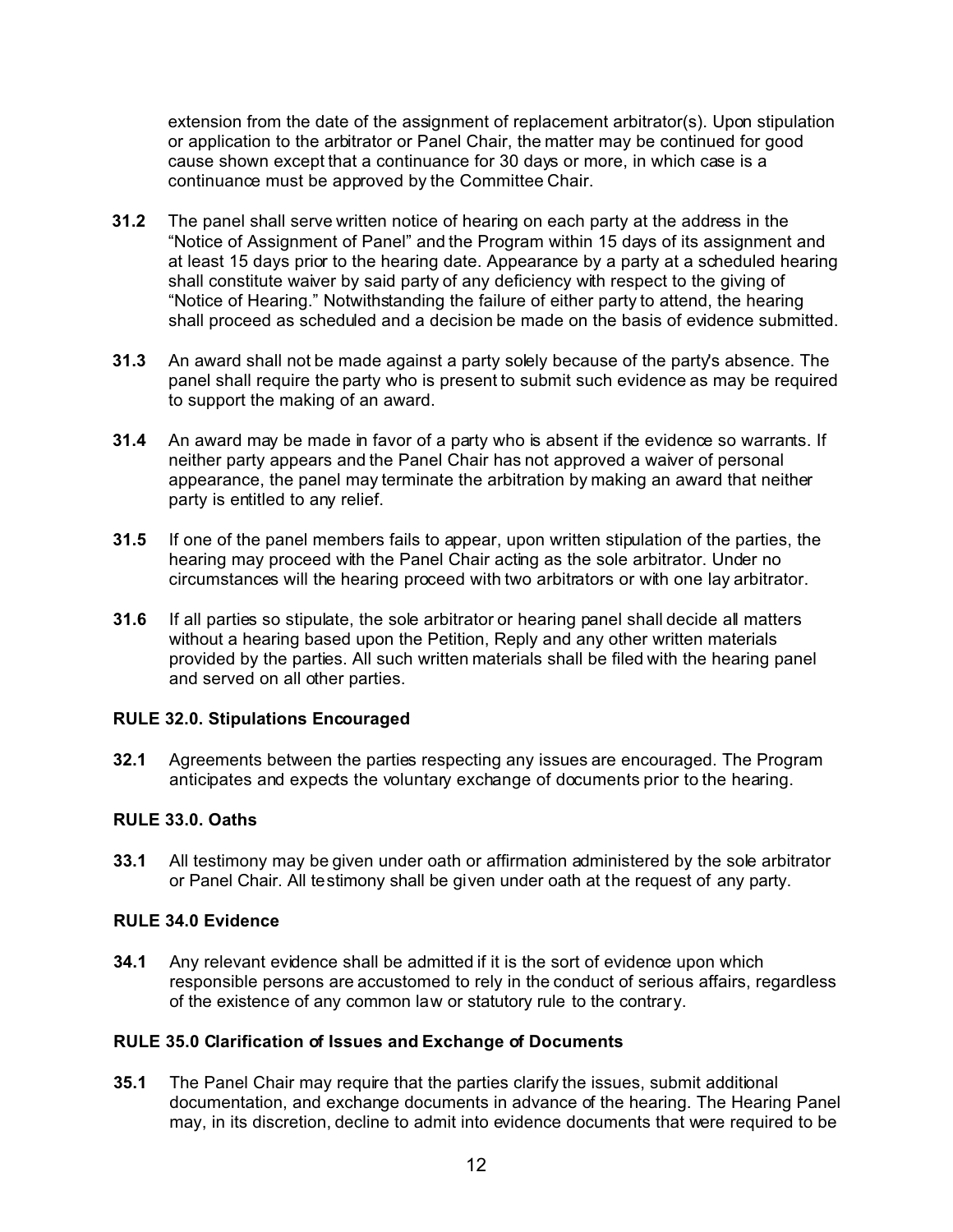exchanged in advance of the hearing but were not.

# **RULE 36.0 Order of Proof**

**36.1** The parties shall present their proof in a manner determined by the sole arbitrator or Panel Chair.

# **RULE 37.0 Interpreter**

**37.1** Any party may provide for the attendance of a person to interpret the proceedings at that party's expense.

# **RULE 38.0 Transcripts or Recordings**

**38.1** No stenographic, audio or video recording is permissible.

# **RULE 39.0 Compensation of Arbitrators; Administrative Charges**

- **39.1** No arbitrator shall be entitled to compensation for services provided to the Program.
- **39.2** Except for the prescribed filing fees, no charges will be made by the Program, nor by any arbitrator, for administrative or clerical services. A hearing room will be provided by any arbitrator or by the Program, without charge to the parties.
- **39.3** All parties will bear their own costs, induding the costs of interpreters and expert witnesses.

# **ARTICLE VII. AWARD**

# **RULE 40.0 Award**

- **40.1** The award shall be submitted to the Program within 15 days of the close of the hearing in any arbitration heard by a sole arbitrator and within 21 days of the close of the hearing in any arbitration heard by a panel. The award shall be reviewed by the Committee Chair pursuant to rule 40.9 and then served on the parties forthwith by the Program.
- **40.2** The award shall be in writing. The award shall indicate whether the arbitration is binding or non-binding. It shall include a determination of all questions submitted to the panel and the decisions necessary to determine the controversy, including the name of the responsible attorney(s). Arbitrators are encouraged, where appropriate, to include findings of fact. If a party failed to appear for a non-binding arbitration, the award should also include the circumstances bearing on the willfulness of any party's nonappearance at the hearing.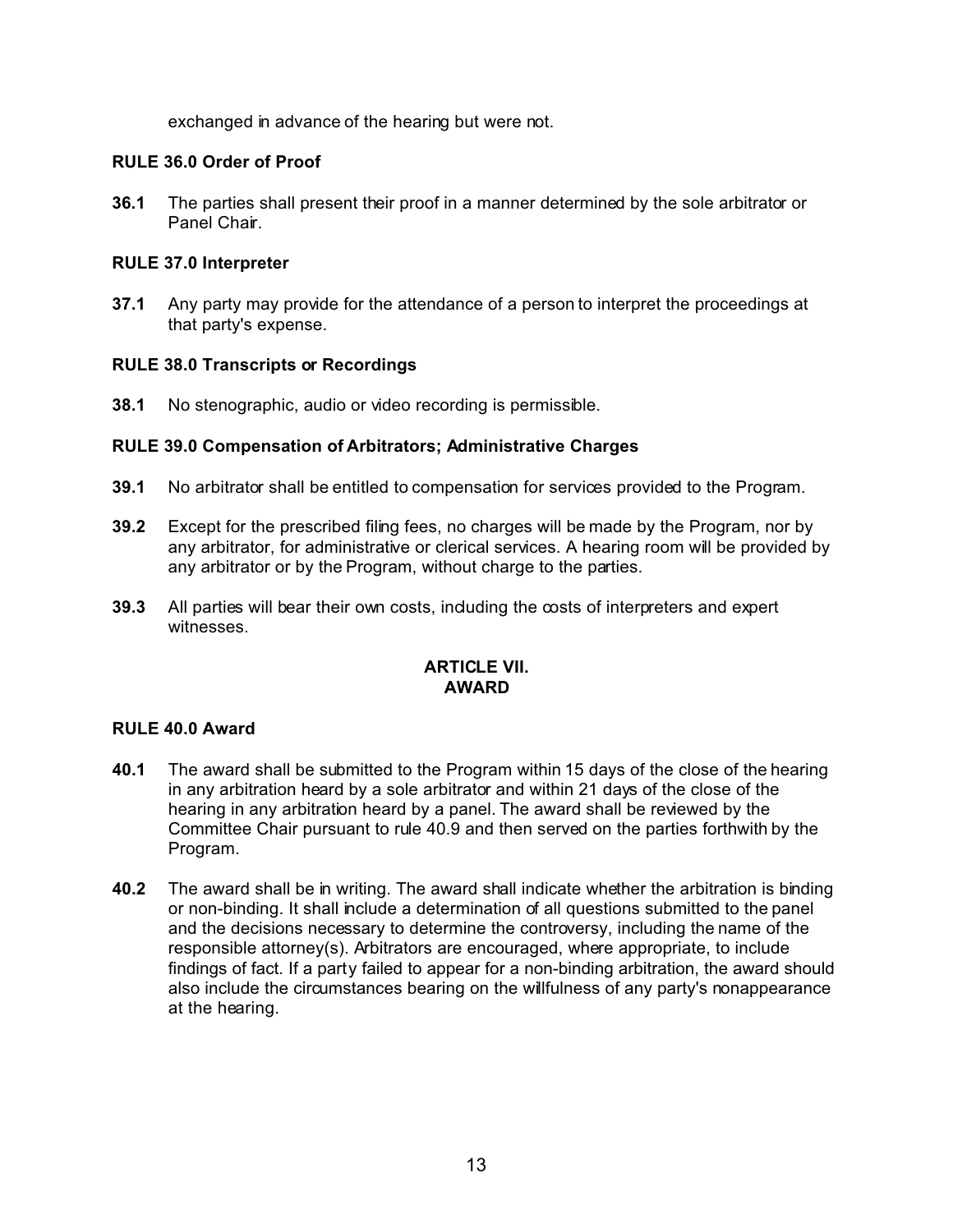**40.3** The award shall include substantially the following language, as appropriate:

| The Hearing Panel finds that the total amount of fees or costs that should have been<br>charged in this matter are |                                                            | S.<br><u> 1990 - Johann Barbara, martin a</u> |
|--------------------------------------------------------------------------------------------------------------------|------------------------------------------------------------|-----------------------------------------------|
| Of which petitioner is found to have paid:                                                                         |                                                            | $\frac{1}{2}$                                 |
| Additionally, the fee arbitration filing fee of \$<br>paid by shall be allocated:                                  |                                                            |                                               |
|                                                                                                                    |                                                            |                                               |
| Accordingly, the following award is made:                                                                          |                                                            |                                               |
|                                                                                                                    | a) Petitioner, (name), shall pay<br>Respondent, (name): \$ |                                               |
| b)                                                                                                                 | Respondent, (name), shall pay                              |                                               |

#### **OR**

**OR**

c) Nothing further shall be paid by either petitioner or respondent.

Interest shall accrue in the amount of ten percent per annum from the  $30<sup>th</sup>$  day after service of this award.

Petitioner, (name) : \$

- **40.4** The award may include a refund of unearned fees, or costs, or both, previously paid to the attorney.
- **40.5** Whenever there is a panel, a majority vote shall be sufficient for all decisions of the arbitrators, including the award. Any dissent from the award shall be in writing and shall be served with the award.
- **40.6** Evidence relating to claims of malpractice or professional misconduct, whether or not the client was actually harmed, shall be admissible, but only to the extent that those claims bear upon the fees and/or costs to which the attorney is entitled. The panel shall not award affirmative relief, offset or injuries underlying any such claim.
- **40.7** The award shall be signed by all arbitrators concurring with it.
- **40.8** The award may include an allocation of the filing fee. However, it shall not include an award for any other costs of the arbitration, including attorney's fees resulting from the arbitration proceeding notwithstanding any contract between the parties providing for such an award of costs or attorneys fees.
- **40.9** The panel shall forward the original of the signed award to the Program. The Program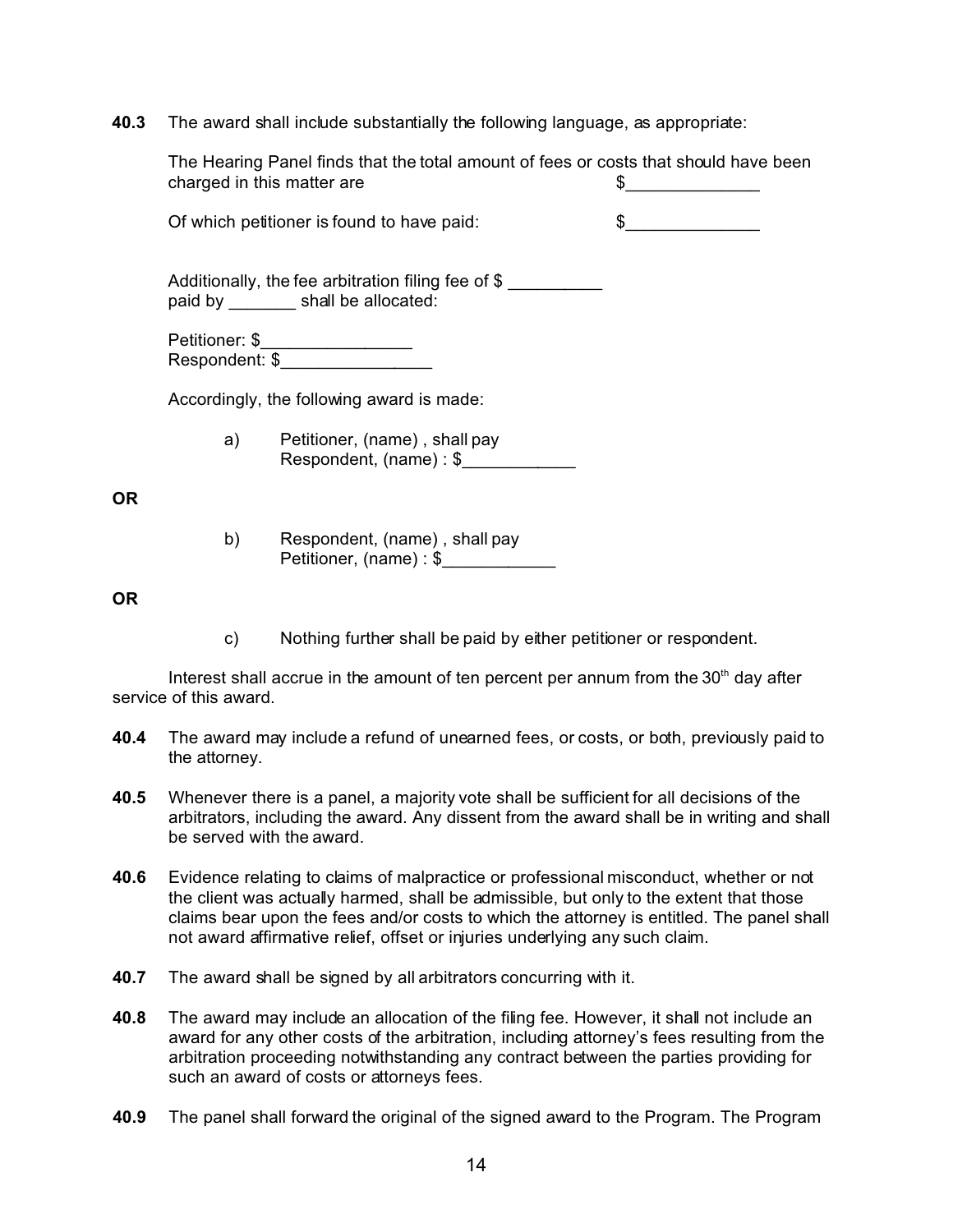shall, after the Committee Chair reviews and approves it, serve a copy of the award by mail on each party together with a Notice of Rights After Arbitration form approved by the State Bar Board of Governors, if not previously served on the parties.

No award is final or is to be issued until approved for procedural compliance and as to the form of the award by the Committee Chair or such person as the Chair may designate for this purpose. After approval of the award as to its procedural compliance and form, the Program shall serve a copy of the award by mail on each party. Any party who has submitted exhibits or documents to the panel shall, upon service of the award, make arrangements within 10 days to retrieve them. In the event that a party fails to make arrangements within 10 days, the exhibits or documents may be destroyed.

# **RULE 41.0 Correction of Award by Hearing Panel**

- **41.1** The Hearing Panel or arbitrator, may correct a binding or non-binding award only on the grounds set forth in Code of Civil Procedure Section 1286.6, subdivision (a) [evident miscalculation of figures or evident mistake in the description of a person, thing or property referred to in the award and subdivision (c), [the award is imperfect in a matter of form, not affecting the merits of the controversy] under the procedures set forth in Code of Civil Procedure Section 1284. An application for such a correction does not extend the deadline for seeking a civil trial after a non-binding award is rendered, and a non-binding award will automatically become binding 30 days after it is served on the parties.
- **41.2** A party requesting correction or amendment under this rule must file a request in writing to the Program and serve a copy on the other party within 10 days after service of the award. Any party to the arbitration may make a written objection to such request. Such request does not toll the time period for filing a civil action to challenge the award.
- **41.3** Any corrected or amended award will be served by the Program. The time for filing a civil action to challenge the award begins from the time of service of the amended or corrected award, or the date that a request for correction of amendment of the award is deemed denied under Code of Civil Procedure Section 1284, whichever date is earlier.
- **41.4** The hearing panel shall either deny the application or correct the award in writing signed by the arbitrator(s) concurring therein. Any jurisdiction on the part of the hearing panel to amend or supplement an award expires upon entry of judgment.

# **ARTICLE VIII. SERVICE, ADDRESS**

# **RULE 42.0 Service**

**42.1** Unless otherwise specifically stated in these rules, service on the client shall be by personal delivery, by deposit in the United States mail, or by deposit in a business facility used for collection and processing of correspondence for mailing with the United States Postal Service pursuant to Code of Civil Procedure Section 1013(a), postage paid, addressed to the person on whom it is to be served, at his or her address as last given, on any document which has been filed in the arbitration. The client shall keep the program advised of his or her current address.